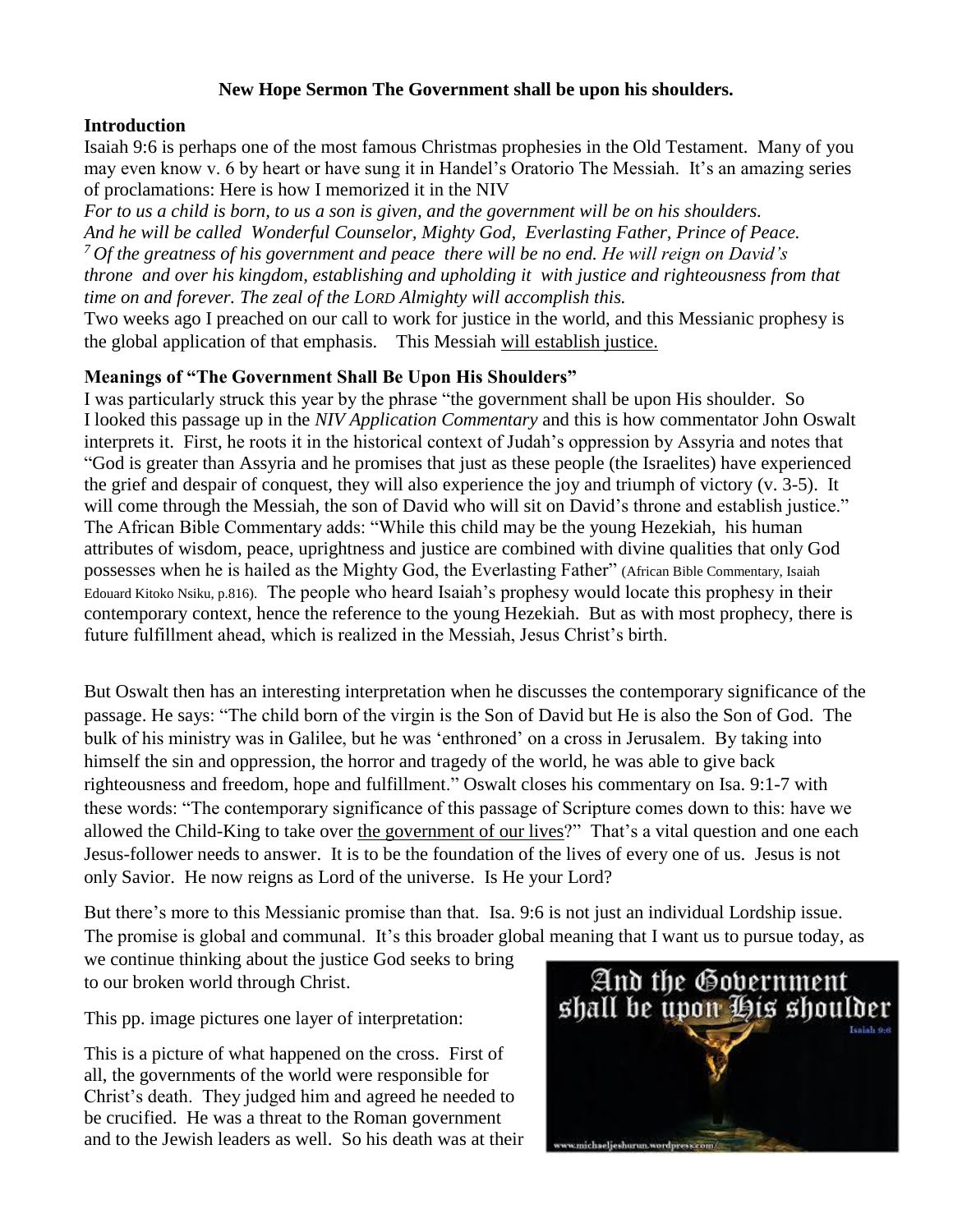hands. But, God had a deeper meaning in Christ's death. That is that Jesus Christ actually took on his shoulders all the sin and corruption and pride of the governments of the world and paid the price for their sin.

The second layer of meaning is the Jewish interpretation of the text. Naturally Jewish scholars don't embrace the interpretations from the cross perspective. They translate "the government shall be upon his shoulder ' as 'the authority shall be on his shoulder.' They also say that when the coming Messiah will ascend the throne of David, all of the promises to David will be fulfilled through the Messiah. Christians believe those promises HAVE been fulfilled in Jesus Christ. But Jewish people are still waiting for the Messiah.

Finally, a third meaning of this phrase is implicit in the Message translation: This is what had captured my heart about this theme: *For a child has been born—for us! the gift of a son—for us! He'll take over the running of the world. His names will be: Amazing Counselor, Strong God, Eternal Father, Prince of Wholeness. His ruling authority will grow, and there'll be no limits to the wholeness he brings. He'll rule from the historic Davidic throne over that promised kingdom. He'll put that kingdom on a firm footing and keep it going with fair dealing and right living, beginning now and lasting always. The zeal of GOD-of-the-Angel-Armies will do all this."*

Notice this emphasis*: "He'll take over the running of the world…His ruling authority will grow and there'll be no limit to the wholeness He brings.* The running of the world is absolutely global!!! So what does this mean for us and how do we apply it in our world?

# **Characteristics of the Messiah-King who brings justice**

The characteristics of the Messiah's justice, when the government is upon his shoulders, is spelled out in Isa. 11 ;2-5 *And the Spirit of the LORD will rest on him—the Spirit of wisdom and understanding, the Spirit of counsel and might, the Spirit of knowledge and the fear of the LORD. <sup>3</sup> He will delight in obeying the LORD. He will not judge by appearance nor make a decision based on hearsay. <sup>4</sup> He will give justice to the poor and make fair decisions for the exploited.*

These are qualities of the justice seeker who is a follower of the Messiah-King. His followers must first be Spirit-filled with the Spirit's anointing of wisdom, understanding, counsel and might. As we engage with other's stories, we need God's Spirit of discernment to hear and correctly interpret what is being said and what is being felt emotionally. We need His knowledge of ourselves and of the issues in the areas that are inhibiting justice so we can be peacemakers and bring justice to others.

Notice also that the Messiah King does not judge by appearances or make decisions based on hearsay. That's what happens when our stereotypes determine how we view others and relate to them.

Instead, the Messiah King and His followers will "give justice to the poor and make fair decisions for the exploited." This emphasis is in keeping with a top concern among millennials globally today: According to a survey highlighted by USA Today, Millennials around the world are most concerned about one issue: social and economic equality. More than 1,000 young leaders, ages 20 to 30, from 125 countries were canvassed for the survey. The survey showed that 65 percent of the Millennials said one of their top three goals in selecting a job was to make a difference in society, their city, or country. Asked about the top three issues facing the world today, 56 percent named social and economic inequality, 42 percent included climate change and environmental preservation, and 33 percent identified education.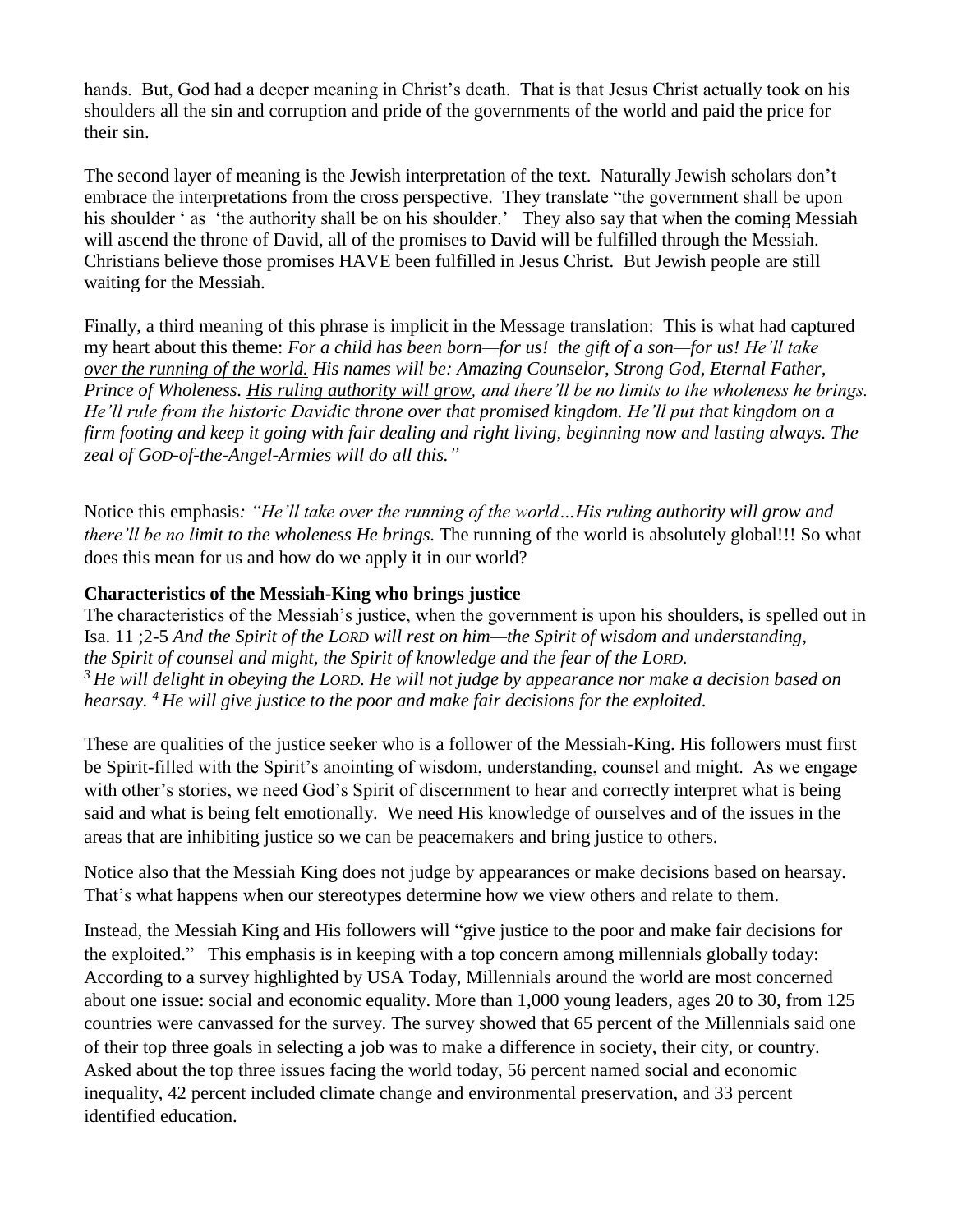Half said their national government was neither fair nor honest. And 46 percent had the same view about the media, while 35 percent said they distrusted religious leaders. The most admired figure among the Millennials was the late Nelson Mandela, followed by Pope Francis. Adapted from Greg Zoroya, "Millennials worry

most about inequality, survey says," USA Today (10-26-15) I was fascinated that the image used to illustrate the millenials's topc concern was of people's feet. Can you picture the rest of the picture and its setting? What's wrong in this scene?

Dr. Robertson McQuilkin of Columbia International University tells a story about visiting his son who was working and living in the slums of Calcutta (a city of fifteen million) India. McQuilkin



was a seasoned world traveler, but here the squalor of poverty that he witnessed on the drive from the airport simply overwhelmed him. The smells of humanity and sewer water combined with a million people living on the streets brought him to tears. His driver noticed this and said to him, "Don't worry, Dr. McQuilkin. In a few days you'll get used to *it*." McQuilkin responded, "That's exactly what I *don't* want to happen. I don't want to get used to it." Paul Borthwick, Great Commission, Great Compassion (IVP Books, 2015), page 65

It says a lot about the man that the squalor brought him to tears. It says a lot about the taxi driver that he had "gotten used to it." And it says a lot about the heart of Christ that we are NOT to get used to it – as



McQuilken's son did not – instead he had given his life to bring justice and love and relief in the midst of this desperate situation.

When I was in India in the mid 80's leading a team from our Baltimore church, I was aghast at the squalor. It began when I saw the paper thin "shanties" just mere feet from runways of the Bombay International Airport where we initially landed. I had brought the team there to learn from Indian Chrisitan leaders about how the Indian

churches were bringing justice in their country and learn how we could also support their work. Since most people in our 750 member church had never witnessed such squalor and need firsthand, I put together a slide show as my main teaching tool to shock our people into awareness of the need so they would want to address the issue: How then should we live?... And Give…And serve?

# **The Model of St. Nicholas**

This Christmas St. Nicholas's model comes to mind. Today's modern Santa Claus is supposedly drived from his model but see if you recognize how far from his original intent our commercialized Christmas has gone. "Many people don't realize that Santa Claus, based on the real historical person of Saint Nicholas, a leader in the early church from the city of Myra, also has another less-known title—the patron saint of pawnshops. How could this jolly old fellow be known as the patron saint of such a seedy business? In the Middle Ages, *montes pietatius* were charities similar to urban food banks… These charities provided low-interest loans to poor families. Started by Franciscans, they became widespread throughout Europe...In the 1300s, people in poverty met caring friars when they entered the doors of pawnshops. The shops existed to help the poor get back on their feet. These friars had their best interests in mind. *Adapted from Peter Greer, "Santa Claus—Patron Saint of Pawn Shops," Peter K. Greer blog (12-5-13).*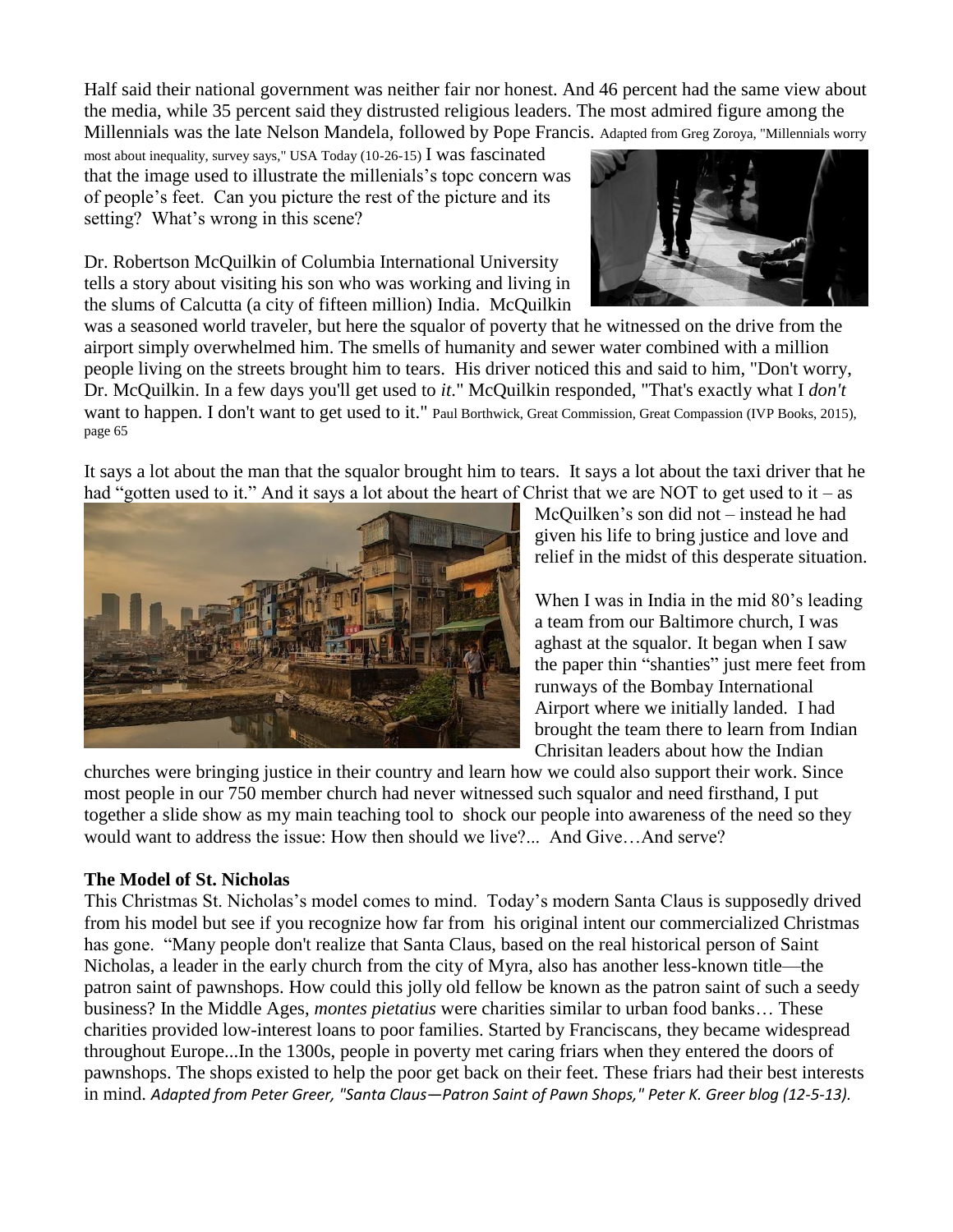Beloved, what is the legacy we are leaving behind? St. Nicholas's legacy followed in the steps of his Christ – to care for the poor and make fair decisions for the exploited." Our modern world has totally perverted that legacy, but God has not forgotten and still seeks those who will follow in Christ's steps as a justice seeker.

#### **A description of the poor**

Gary Haugen, an ardent Christ-follower and the President of International Justice Mission, has seen global poverty up close for the last two decades. Here's how Haugen describes what it means to be poor:

"I recall the way an old history professor of mine defined poverty: He said the poor are the ones who can never afford to have any bad luck. They can't get an infection because they don't have access to any medicine. They can't get sick or miss their bus or get injured because they will lose their menial labor job if they don't show up for work. They can't misplace their pocket change because it's actually the only money they have left for food. They can't have their goats get sick because it's the only source of milk they have. On and on it goes.

Of course the bad news is, everybody has bad luck. It's just that most of us have margins of resources and access to support that allow us to weather the storm, because we're not trying to live off \$2.00 a day."

In his book "*The Locust Effect,* Gary Haugen argues that for millions of people around the globe, poverty is fueled by violence and man-inflicted suffering." This is what drove the focus of their mission on rescuing girls in the sex traffic industry. Haugen writes, "The relentless threat of violence is part of the core subtext of their lives, but we are unlikely to see it, and they are unlikely to tell us about it. We would be wise, however, to not be fooled—because, like grief, the thing we cannot see may be the deepest part of their day." For instance,..in the U.S., there is one prosecutor for every 12,000 citizens. In Malawi, there is one prosecutor for every 1.5 million citizens. As New York Times columnist David Brooks writes, "Unless cruelty is tamed, poverty will persist." These are the kinds of issues our Cathy Shi would consider if she takes that masters in public policy.

#### **Tsegaab's mission**

Our own Tsegaab is seeking to work for justice when he returns to Ethiopia. In outreach to students in a local high school, he hopes to "equip Christians to take the lead in advocacy against gender-based violence, addiction, anti-cheating of exams, supporting the needy, integrated response on reproductive health and support for students with disabilities." In that list, are a number of groups who are being exploited and marginalized – Notice his mention of the girls facing "gender-based violence" because of forced marriages when they are young teenagers, the cultural mandate to cut the girls' clitorises, the easy rape and exploitation of their sexuality, and those who are trapped as prostitutes in the sex industry. Tsegaab also mentions the poor and needy and "students with disabilities."

Tsegaab is also considering work with a non-profit group that targets getting proper food and nutrition to babies and training young parents in nutrition and proper care for their infants. "In general, the reality is the health problems of mothers and children are related to fertility and childbirth. The maternal mortality rate of 673 per 100,000 live births and infant mortality rate of 77 per 1,000 live births are among the highest in the world [\(3\)](https://www.ncbi.nlm.nih.gov/pmc/articles/PMC3481706/#b3-ijph-41-9). There is an increasing trend in the incidence of adolescent pregnancy, contributing to more than 30 percent of the death toll arising from unsafe abortion [\(14](https://www.ncbi.nlm.nih.gov/pmc/articles/PMC3481706/#b14-ijph-41-9)[–16\)](https://www.ncbi.nlm.nih.gov/pmc/articles/PMC3481706/#b16-ijph-41-9). About 90 percent of women gave delivery at home (EDHS, 2005), only 28 percent of women receive antenatal care and skilled personnel attend only 7 percent of births. Postnatal care is extremely low in Ethiopia [\(17,](https://www.ncbi.nlm.nih.gov/pmc/articles/PMC3481706/#b17-ijph-41-9) [18\)](https://www.ncbi.nlm.nih.gov/pmc/articles/PMC3481706/#b18-ijph-41-9). The low status of women in Ethiopia underpins and often directly undermines each of the negative reproductive health outcomes. Most of Ethiopian women, especially rural women, lack the reproductive and social self-determination needed to exercise their reproductive rights, a condition that,